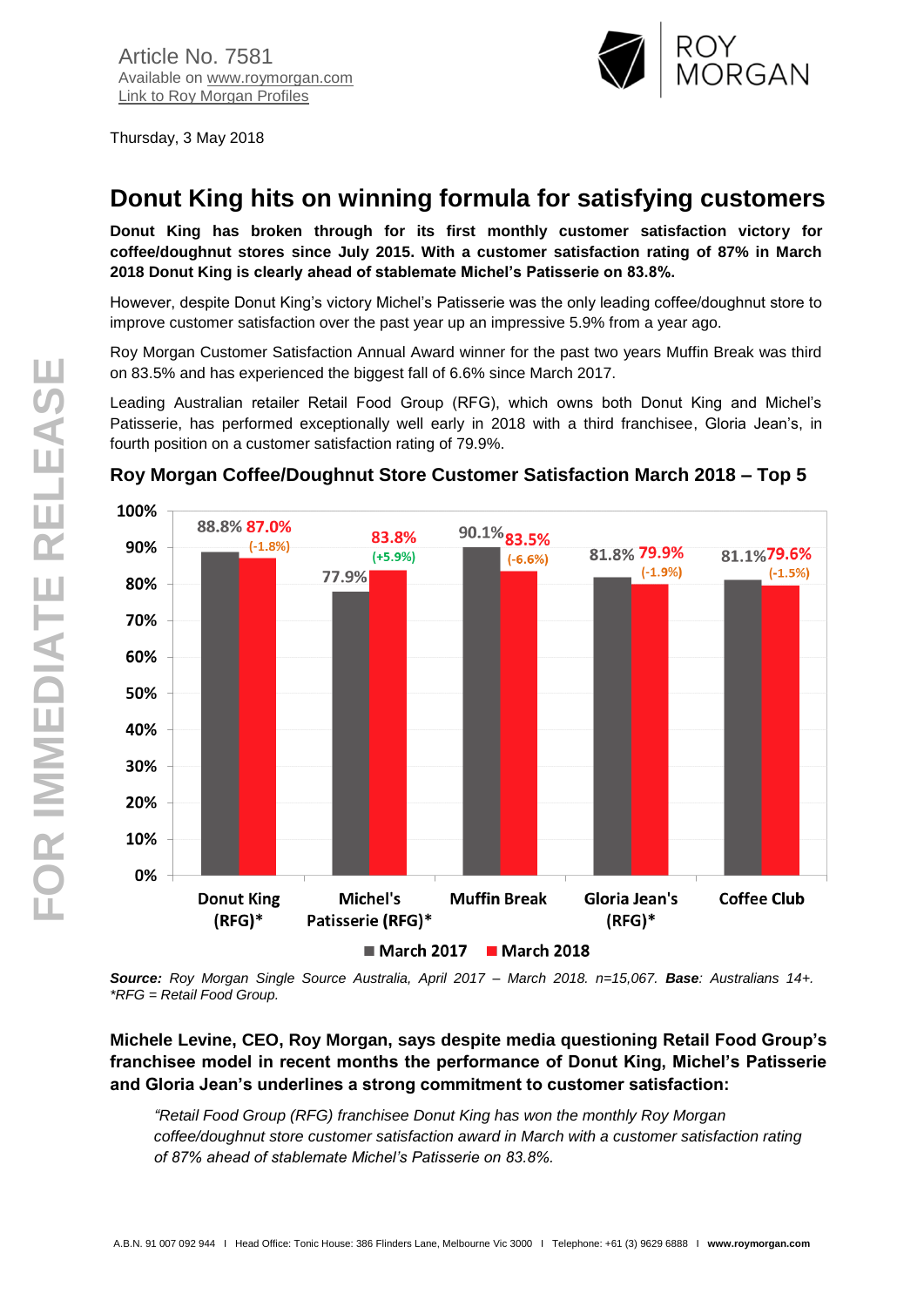*"Donut King's victory on March signals a return to the top for the franchisee which last took out a monthly award in July 2015 and also took out the 2015 Annual Coffee/Doughnut Store Customer Satisfaction Award.*

*"Reigning 2016-2017 Annual Coffee/Doughnut Store Customer Satisfaction Award winner Muffin Break has come in third in March on 83.5% as thus far is yet to build on last year's victory with a monthly win in 2018 so far.*

*"The business model of franchisor Retail Food Group has been under scrutiny in recent months and the company recently announced the closure of up to 200 under-performing outlets around Australia spread across several brands.*

*"However, today's latest customer satisfaction ratings show leading RFG outlets Donut King, Michel's Patisserie and Gloria Jean's clearly satisfying their customers. All three are rated in Australia's top four coffee/doughnut stores early in 2018 and represent clear value satisfying often hard to please consumers in a competitive retail market.*

*"These findings are just the top line results. Roy Morgan deep data and analytics enable companies to analyse and understand their customers in great detail. Market leading [Helix](http://www.helixpersonas.com.au/)  [Personas](http://www.helixpersonas.com.au/) consumer segmentation that combines sophisticated psychographic and behavioural analysis to classify the Australian population into 56 Personas and seven communities and is a critical tool used to identify and understand existing customers and even more importantly to target potential new customers."*

#### **For comments or more information about Roy Morgan Research's [Coffee/Doughnut](http://www.roymorganonlinestore.com/Browse/Australia/Retail/Coffee-Doughnut-Stores.aspx)  [store](http://www.roymorganonlinestore.com/Browse/Australia/Retail/Coffee-Doughnut-Stores.aspx) Customer Satisfaction data, please contact:**

#### **Roy Morgan Enquiries**

Office: +61 (3) 9224 5309 [askroymorgan@roymorgan.com](mailto:askroymorgan@roymorgan.com)

The Roy Morgan Customer Satisfaction Awards highlight the winners but this is only the tip of the iceberg. Roy Morgan tracks customer satisfaction, engagement, loyalty, advocacy and NPS across a wide range of industries and brands. This data can be analysed by month for your brand and importantly your competitive set.

#### **Need to know what is driving your customer satisfaction?**

Check out the new Roy Morgan Customer Satisfaction Dashboard at <http://www.roymorganonlinestore.com/Awards.aspx>